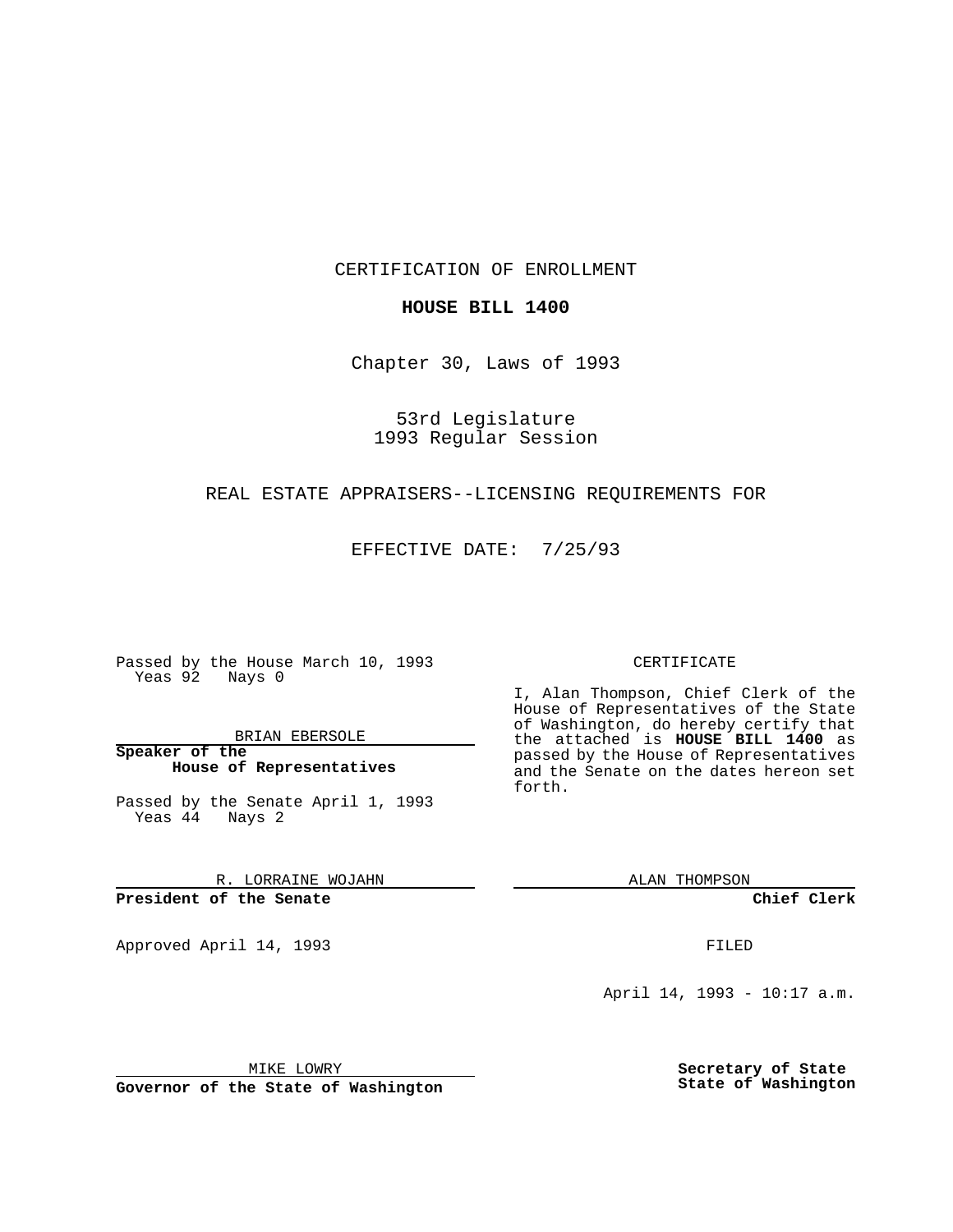# **HOUSE BILL 1400** \_\_\_\_\_\_\_\_\_\_\_\_\_\_\_\_\_\_\_\_\_\_\_\_\_\_\_\_\_\_\_\_\_\_\_\_\_\_\_\_\_\_\_\_\_\_\_

\_\_\_\_\_\_\_\_\_\_\_\_\_\_\_\_\_\_\_\_\_\_\_\_\_\_\_\_\_\_\_\_\_\_\_\_\_\_\_\_\_\_\_\_\_\_\_

Passed Legislature - 1993 Regular Session

# **State of Washington 53rd Legislature 1993 Regular Session**

**By** Representatives Heavey and Franklin; by request of Department of Licensing

Read first time 01/27/93. Referred to Committee on Commerce & Labor.

 AN ACT Relating to real estate appraisers; amending RCW 18.140.005, 18.140.010, 18.140.020, 18.140.030, 18.140.040, 18.140.060, 18.140.070, 18.140.080, 18.140.090, 18.140.100, 18.140.110, 18.140.120, 18.140.130, 18.140.140, 18.140.150, 18.140.160, 18.140.170, 18.140.180, 18.140.190, and 18.140.900; adding new sections to chapter 18.140 RCW; creating a new section; and repealing RCW 18.140.911.

BE IT ENACTED BY THE LEGISLATURE OF THE STATE OF WASHINGTON:

 **Sec. 1.** RCW 18.140.005 and 1989 c 414 s 1 are each amended to read as follows:

 It is the intent of the legislature that only individuals who meet and maintain minimum standards of competence and conduct may provide 12 certified or licensed appraisal services to the public.

 **Sec. 2.** RCW 18.140.010 and 1989 c 414 s 3 are each amended to read as follows:

 As used in this chapter, the following terms have the meanings indicated unless the context clearly requires otherwise.

 (1) "Appraisal" or "real estate appraisal" means an analysis, opinion, or conclusion relating to the nature, quality, value, or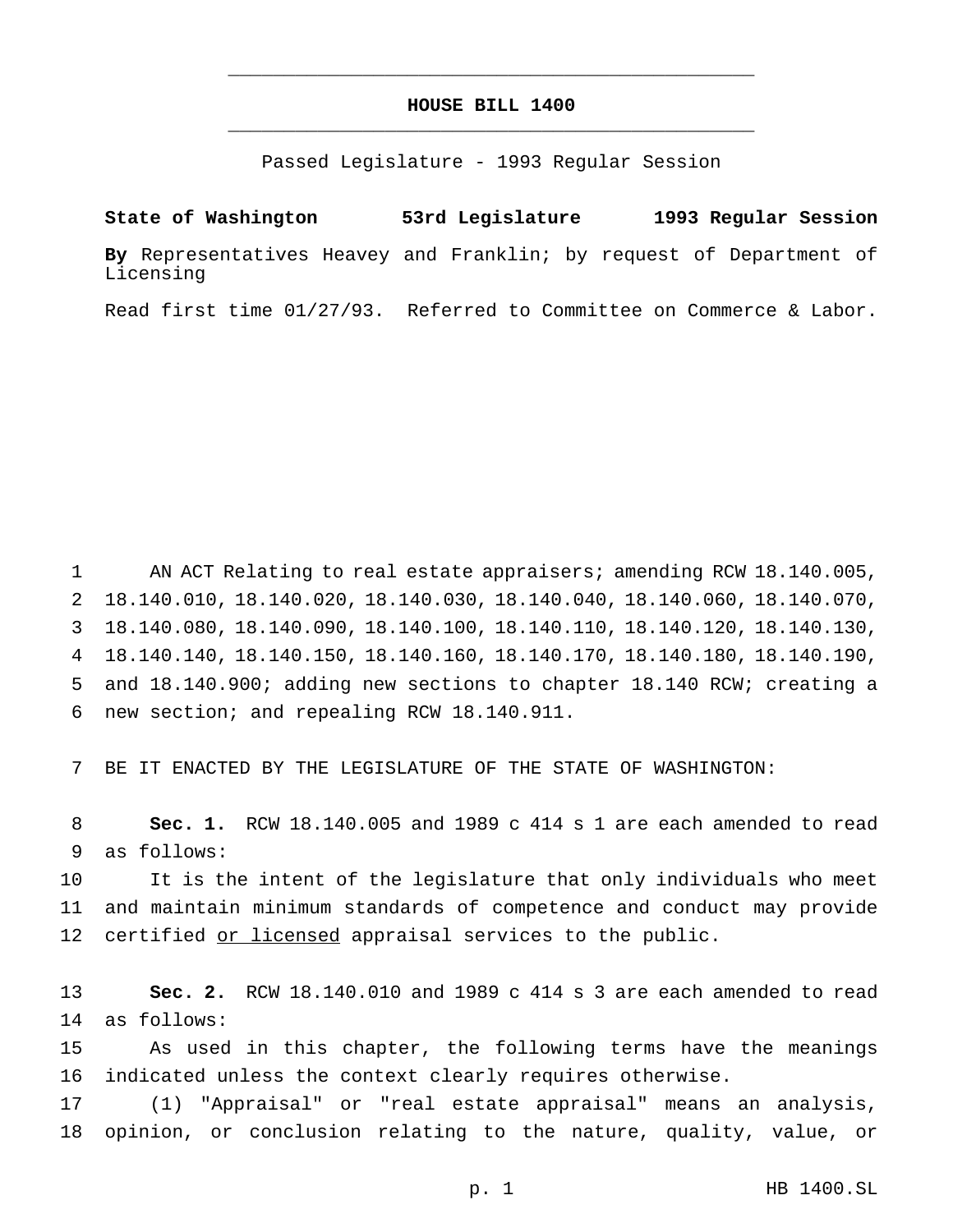utility of specified interests in, or aspects of, identified real estate, for or in expectation of compensation. An appraisal may be classified by subject matter into either a valuation or an analysis. A "valuation" is an estimate of the value of real estate or real property. An "analysis" is a study of real estate or real property other than estimating value.

 (2) "Appraisal report" means any communication, written or oral, of 8 an appraisal, except that all appraisal reports in federally related 9 transactions are required to be written reports.

 (3) "Appraisal assignment" means an engagement for which an appraiser is employed or retained to act, or would be perceived by third parties or the public as acting, as a disinterested third party in rendering an unbiased analysis, opinion, or conclusion relating to the nature, quality, value, or utility of specified interests in, or aspects of, identified real estate. The term "appraisal assignment" may apply to valuation work and analysis work.

17 (4) (("Board" means the certified real estate appraiser 18 certification board.

 $(5)$ )) "Certified appraisal" means an appraisal prepared or signed by a state-certified real estate appraiser. A certified appraisal represents to the public that it meets the appraisal standards defined in this chapter.

 (5) "Committee" means the real estate appraiser advisory committee of the state of Washington.

(6) "Department" means the department of licensing.

 (7) "Director" means the director of the department of licensing. 27 (8) "Licensed appraisal" means an appraisal prepared or signed by 28 a state-licensed real estate appraiser. A licensed appraisal 29 represents to the public that it meets the appraisal standards defined 30 in this chapter.

 (9) "Real estate" means an identified parcel or tract of land, including improvements, if any.

33  $((+9))$   $(10)$  "Real property" means one or more defined interests, benefits, or rights inherent in the ownership of real estate.

 $((+10))$  (11) "Specialized appraisal services" means all appraisal services which do not fall within the definition of appraisal assignment. The term "specialized appraisal service" may apply to valuation work and to analysis work. Regardless of the intention of the client or employer, if the appraiser would be perceived by third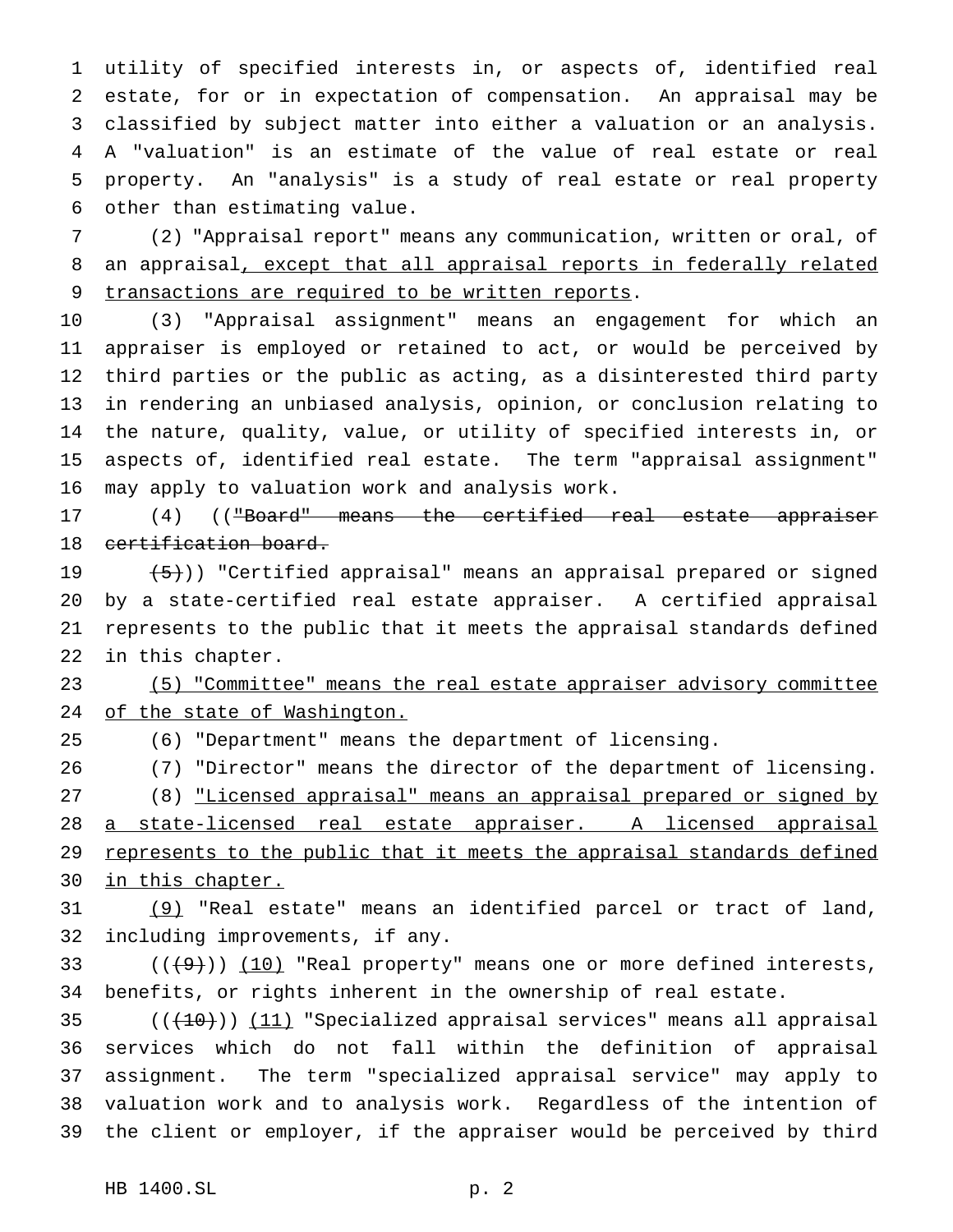parties or the public as acting as a disinterested third party in rendering an unbiased analysis, opinion, or conclusion, the work is classified as an appraisal assignment and not a specialized appraisal 4 service.

5 (( $(11)$ )) (12) "State-certified general real estate appraiser" means 6 a person certified by the director to develop and communicate real 7 estate appraisals of all types of property. A state-certified general 8 real estate appraiser may designate or identify an appraisal rendered 9 by him or her as a "certified appraisal."

10 (13) "State-certified residential real estate appraiser" means a 11 person ((who)) certified by the director to develop((s)) and 12 communicate((s)) real estate appraisals ((and who holds a valid 13 certificate issued to him or her for either general or residential real 14 estate under this chapter)) of all types of residential property of one 15 to four units without regard to transaction value or complexity and 16 nonresidential property having a transaction value as specified in 17 rules adopted by the director. A ((state-certificated)) state 18 certified residential real estate appraiser may designate or identify 19 an appraisal rendered by him or her as a "certified appraisal." ((and 20 indicate which type of certification is held.))

21 (14) "State-licensed real estate appraiser" means a person licensed 22 by the director to develop and communicate real estate appraisals of 23 noncomplex one to four residential units and complex one to four 24 residential units and nonresidential property having transaction values 25 as specified in rules adopted by the director.

26 **Sec. 3.** RCW 18.140.020 and 1989 c 414 s 4 are each amended to read 27 as follows:

28 (1) No person, other ((<del>that [than]</del>)) <u>than</u> a state-certified <u>or</u> 29 state-licensed real estate appraiser, may assume or use that title or 30 any title, designation, or abbreviation likely to create the impression 31 of certification or licensure as a real estate appraiser by this state. 32 A person who is not certified or licensed under this chapter shall not 33 describe or refer to any appraisal  $((or))$  of real estate located in 34 this state by the term "certified" or "licensed."

35 (2) This section does not preclude a person who is not certified or 36 licensed as a state-certified or state-licensed real estate appraiser 37 from appraising real estate in this state for compensation, except in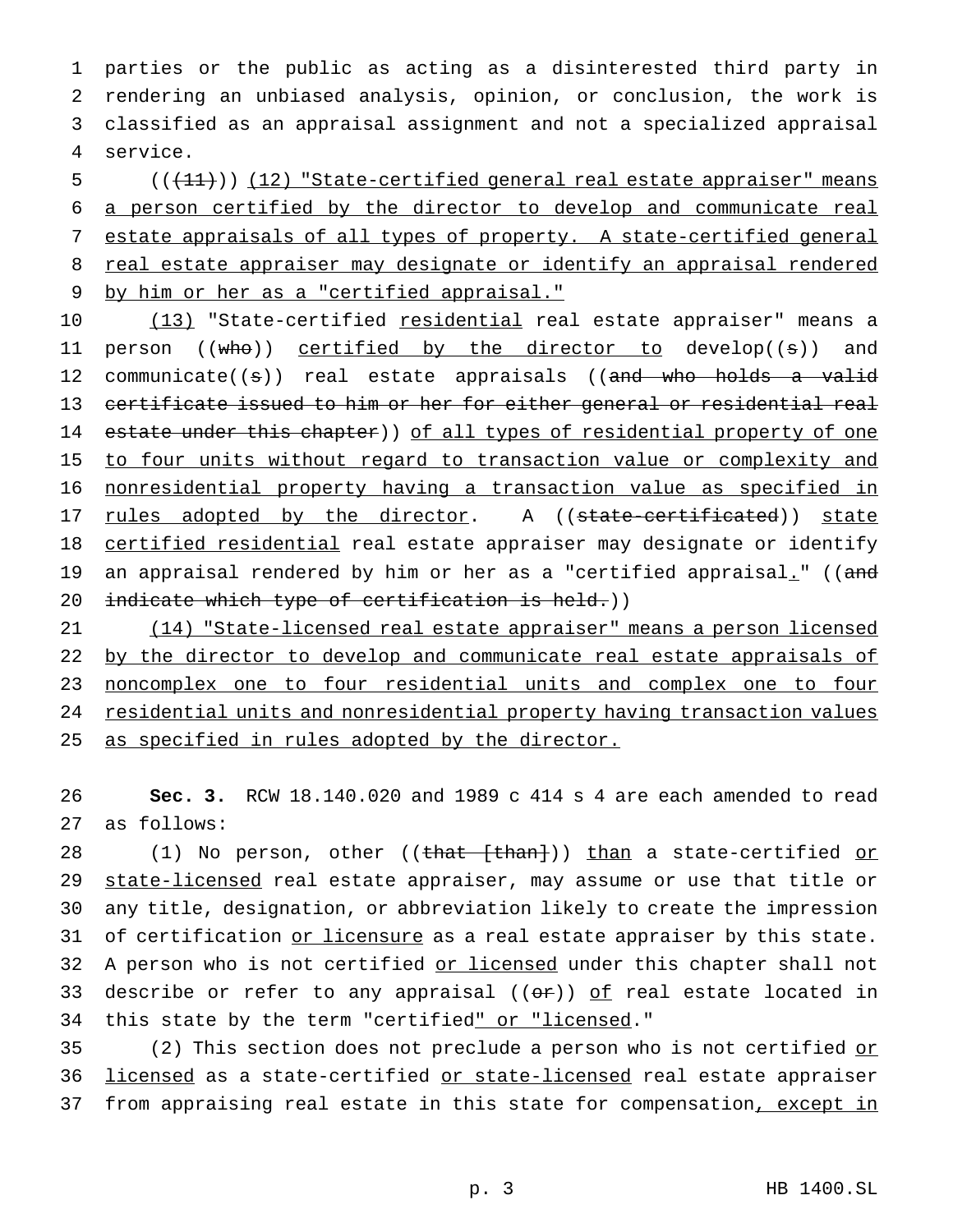1 federally related transactions requiring licensure or certification to

2 perform appraisal services.

3 **Sec. 4.** RCW 18.140.030 and 1989 c 414 s 7 are each amended to read 4 as follows:

5 The director shall have the following powers and duties:

6 (1) To adopt rules in accordance with chapter 34.05 RCW necessary 7 to implement this chapter;

8 (2) To receive and approve or deny applications for certification 9 or licensure as a state-certified or state-licensed real estate 10 appraiser under this chapter; to establish appropriate administrative 11 procedures for the processing of such applications; to issue 12 certificates or licenses to qualified applicants pursuant to the 13 provisions of this chapter; and to maintain a register of the names and 14 addresses of individuals who are currently certified or licensed under 15 this chapter;

16 (3) To establish, provide administrative assistance ((to)), and 17 appoint the members for the real estate appraiser ((certification 18 board)) advisory committee to enable the ((board)) committee to ((carry 19 <del>out its responsibilities under this chapter</del>)) act in an advisory 20 capacity to the director;

21 (4) To solicit bids and enter into contracts with educational 22 testing services or organizations for the preparation of questions and 23 answers for certification or licensure examinations;

24 (5) To administer or contract for administration of certification 25 or licensure examinations at locations and times as may be required to 26 carry out the responsibilities under this chapter;

27 (6) To enter into contracts for professional services determined to 28 be necessary for adequate enforcement of this chapter;

29 (7) To consider recommendations by the real estate appraiser 30 ((certification board)) advisory committee relating to the experience, 31 education, and examination requirements for each classification of 32 state-certified appraiser and for licensure;

33 ( $(\overline{+7})$ )  $\overline{8}$  To impose continuing education requirements as a 34 prerequisite to renewal of certification or licensure;

35  $((+8))$  (9) To consider recommendations by the real estate 36 appraiser ((certification board)) advisory committee relating to 37 standards of professional appraisal practice in the enforcement of this 38 chapter;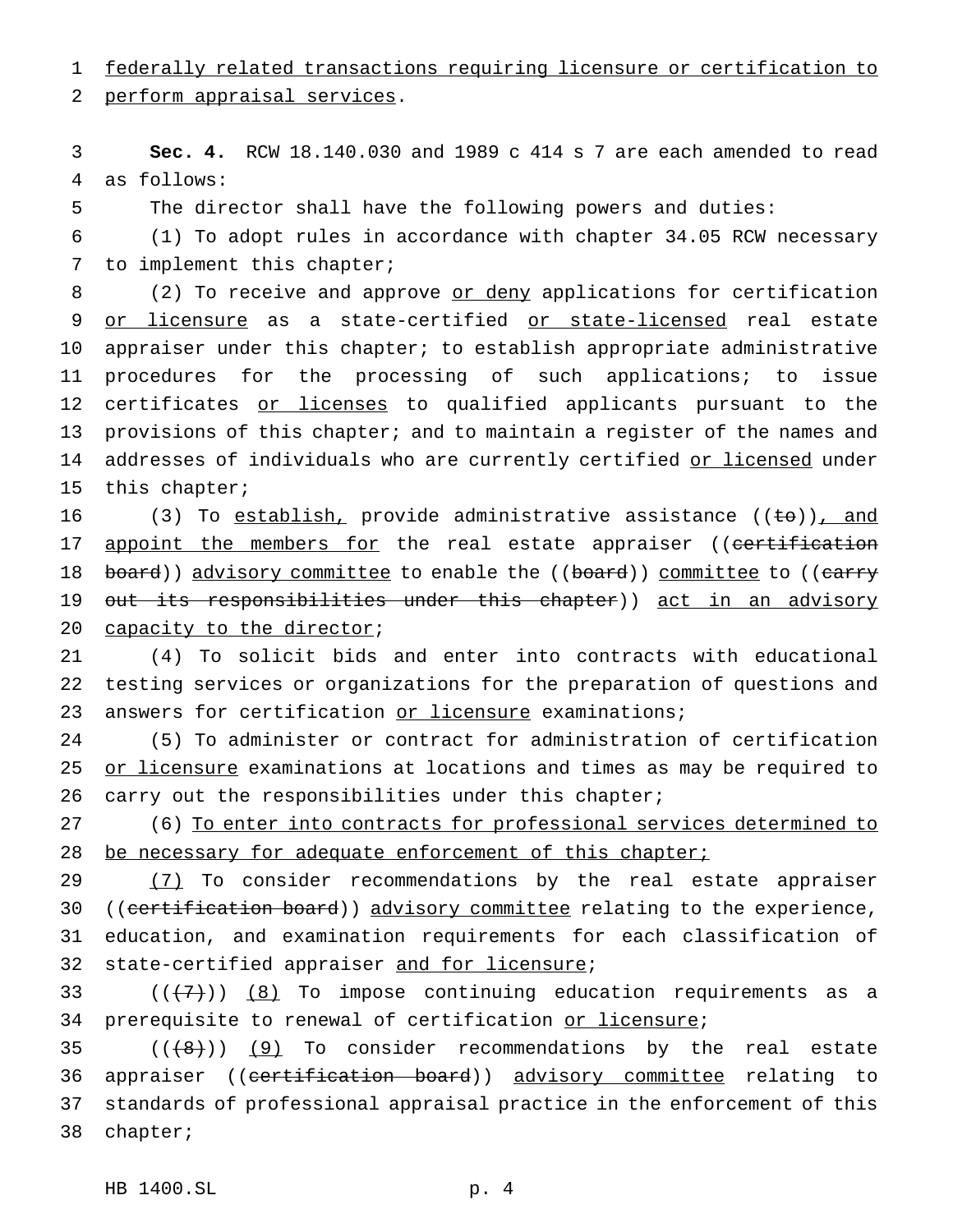(((9) To issue an annual statement describing the receipts and expenditures in the administration of this chapter during each fiscal  $\text{year}$ ;))

 (10) To investigate all complaints or reports of unprofessional conduct as defined in this chapter and to hold hearings as provided in this chapter;

 (11) To establish appropriate administrative procedures for disciplinary proceedings conducted pursuant to the provisions of this chapter;

 $((+11))$   $(12)$  To compel the attendance of witnesses and production 11 of books, documents, records, and other papers; to administer oaths; and to take testimony and receive evidence concerning all matters within their jurisdiction. These powers may be exercised directly by the director or the director's authorized representatives acting by authority of law;

 $((+12))$  (13) To take emergency action ordering summary suspension 17 of a license or certification pending proceedings by the director;

 (14) To employ such professional, clerical, and technical assistance as may be necessary to properly administer the work of the director;

 $((+13))$   $(15)$  To establish forms necessary to administer this 22 chapter; ((and

23 (14))) (16) To adopt standards of professional conduct or practice; and

 $(17)$  To do all other things necessary to carry out the provisions of this chapter and minimally meet the requirements of federal 27 guidelines regarding state certification or licensure of appraisers that the director determines are appropriate for state-certified and 29 state-licensed appraisers in this state.

 **Sec. 5.** RCW 18.140.040 and 1989 c 414 s 8 are each amended to read as follows:

32 The director(( $\tau$  members of the board,)) or individuals acting on 33 (( $t$ heir)) behalf of the director are immune from suit in any action, civil or criminal, based on any acts performed in the course of their duties except for their intentional or willful misconduct.

 **Sec. 6.** RCW 18.140.060 and 1989 c 414 s 10 are each amended to read as follows: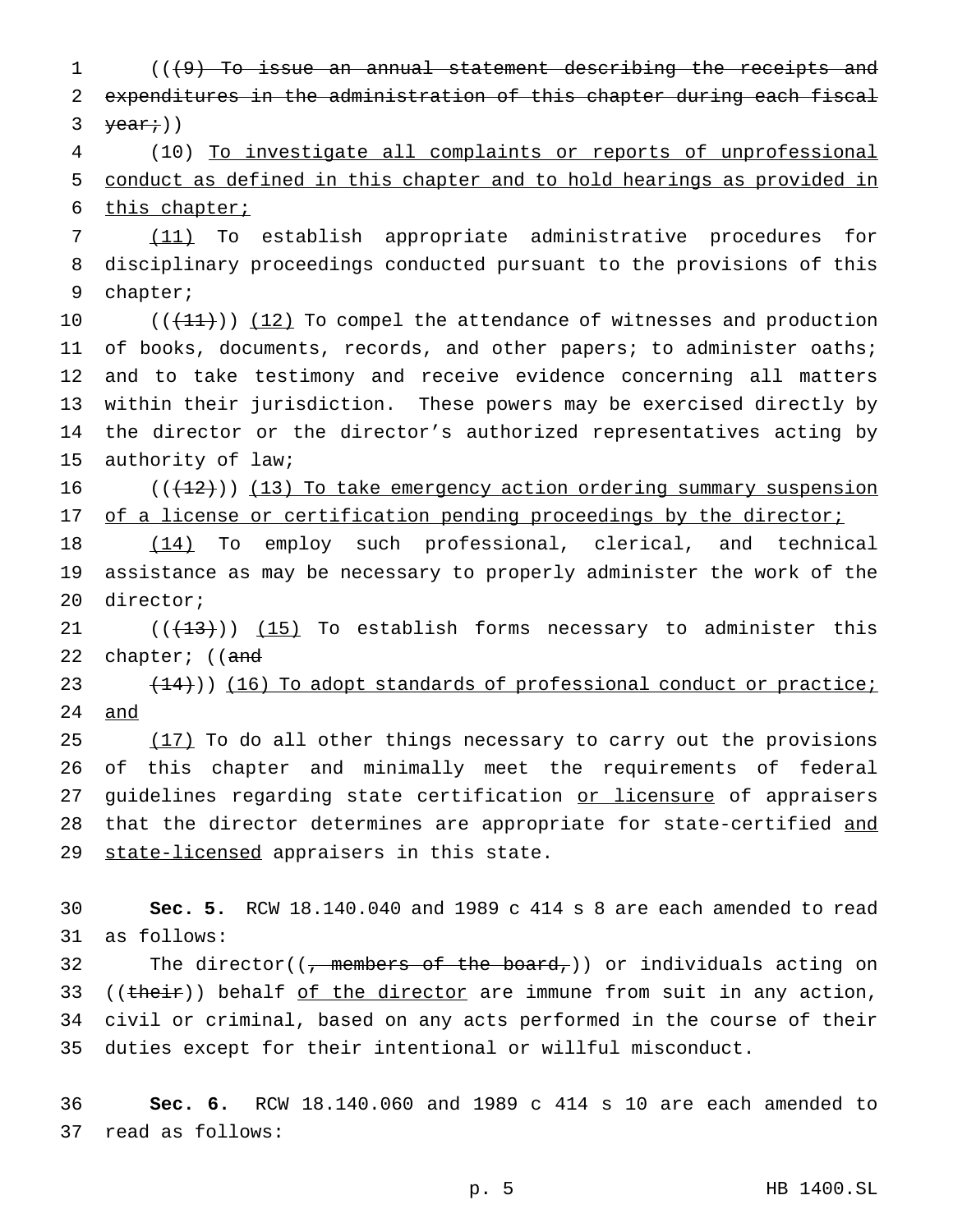(1) Applications for examinations, original certification or 2 licensure, and renewal certification or licensure shall be made in writing to the department on forms approved by the director. 4 Applications for original and renewal certification or licensure shall include a statement confirming that the applicant shall comply with applicable rules and regulations and that the applicant understands the penalties for misconduct.

8 (2) The appropriate fees shall accompany all applications for 9 examination, reexamination, original certification or licensure, and 10 renewal certification or licensure.

11 **Sec. 7.** RCW 18.140.070 and 1989 c 414 s 11 are each amended to 12 read as follows:

13 There shall be one category of state-licensed real estate 14 appraisers and two categories of state-certified real estate appraisers 15 as follows:

16 (1) The ((<del>state-certified residential</del>)) <u>state-licensed</u> real estate 17 appraiser ((classification shall consist of those persons meeting the 18 requirements for appraisal of residential real property of one to four 19  $units.)$  ) ;

20 (2) The state-certified ((general)) <u>residential</u> real estate 21 appraiser ((classification shall consist of those persons meeting the 22 requirements for certification relating to the appraisal of all types 23 of real property)) $i$ 

24 (3) The state-certified general real estate appraiser.

25 **Sec. 8.** RCW 18.140.080 and 1989 c 414 s 12 are each amended to 26 read as follows:

27 ( $(\frac{1}{1})$ ) As a prerequisite to taking ((the)) an examination for 28 certification ((as a state-certified general real estate appraiser)) or 29 licensure, an applicant shall present evidence satisfactory to the 30 director that he or she has successfully completed the education 31 requirements adopted by the director.

 ( $(2)$  As a prerequisite to taking the examination for certification as a state-certified residential real estate appraiser, an applicant 34 shall present evidence satisfactory to the director that he or she has successfully completed the education requirements adopted by the director.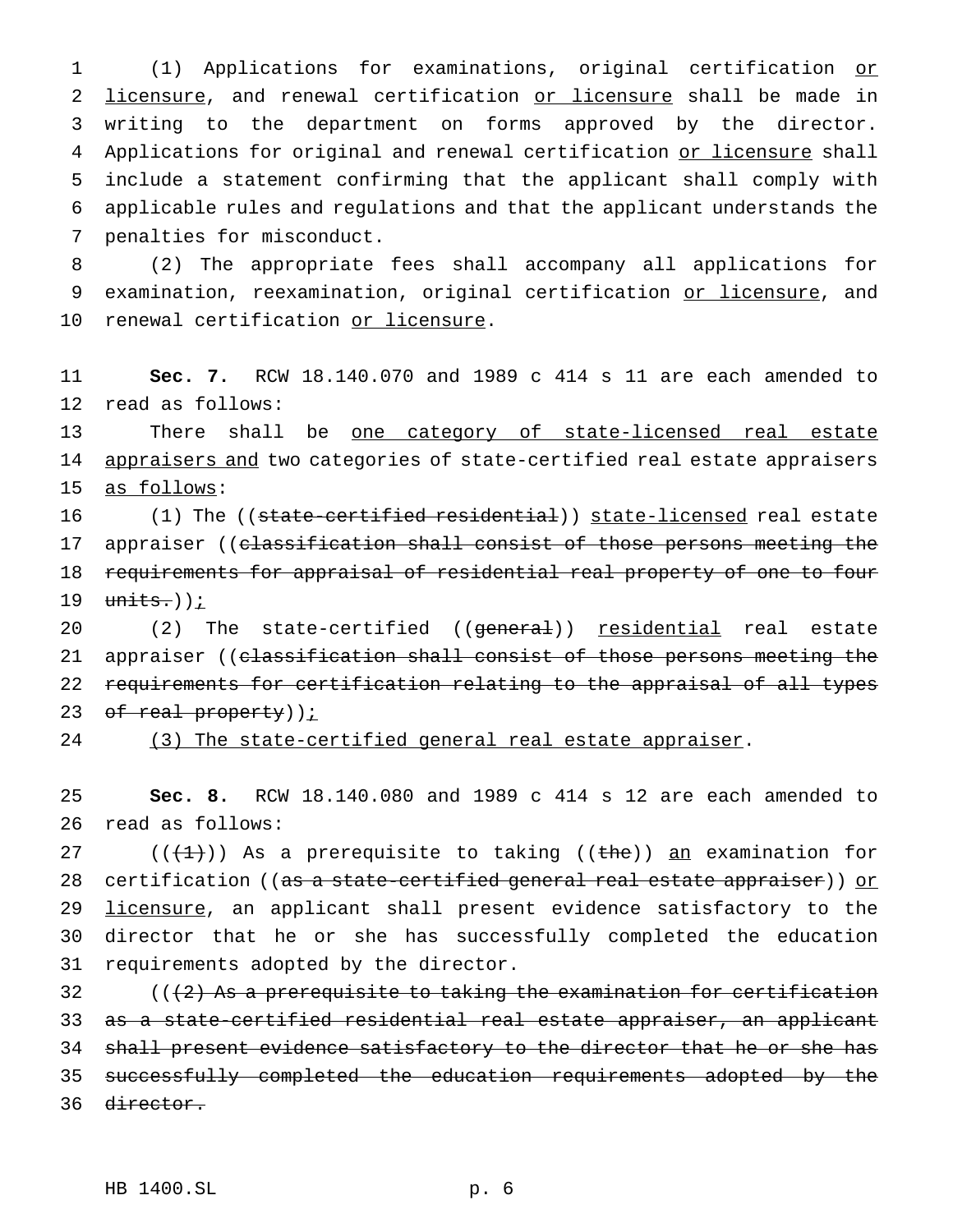(3) The education requirements of subsections (1) and (2) of this 2 section may be waived by the director if the applicant presents evidence to the satisfaction of the director that the applicant was practicing as a real estate appraiser in the state of Washington on  $July$  1, 1990.)

6 **Sec. 9.** RCW 18.140.090 and 1989 c 414 s 13 are each amended to 7 read as follows:

8 As a prerequisite to taking ((the)) an examination for 9 certification ((<del>as a state-certified real estate appraiser</del>)) <u>or</u> 10 <u>licensure</u>, an applicant must meet the experience requirements adopted 11 by the director.

12 **Sec. 10.** RCW 18.140.100 and 1989 c 414 s 14 are each amended to 13 read as follows:

14 An original ((certification as a state-certified real estate 15 appraiser)) license or certificate shall be issued to persons who have 16 satisfactorily passed  $((a))$  the written examination as endorsed by the 17 Appraiser Qualifications Board of the Appraisal Foundation and as 18 adopted by the director.

19 **Sec. 11.** RCW 18.140.110 and 1989 c 414 s 15 are each amended to 20 read as follows:

21 Every applicant for licensing or certification who is not a 22 resident of this state shall submit, with the application for licensing 23 or certification, an irrevocable consent that service of process upon 24 him or her may be made by service on the director if, in an action 25 against the applicant in a court of this state arising out of the 26 applicant's activities as a state-licensed or state-certified real 27 estate appraiser, the plaintiff cannot, in the exercise of due 28 diligence, obtain personal service upon the applicant.

29 **Sec. 12.** RCW 18.140.120 and 1989 c 414 s 16 are each amended to 30 read as follows:

31 An applicant for licensure or certification who is currently 32 licensed or certified and in good standing under the laws of another 33 state may obtain a *license or* certificate as a Washington state-34 licensed or state-certified real estate appraiser without being 35 required to satisfy the examination requirements of this chapter if: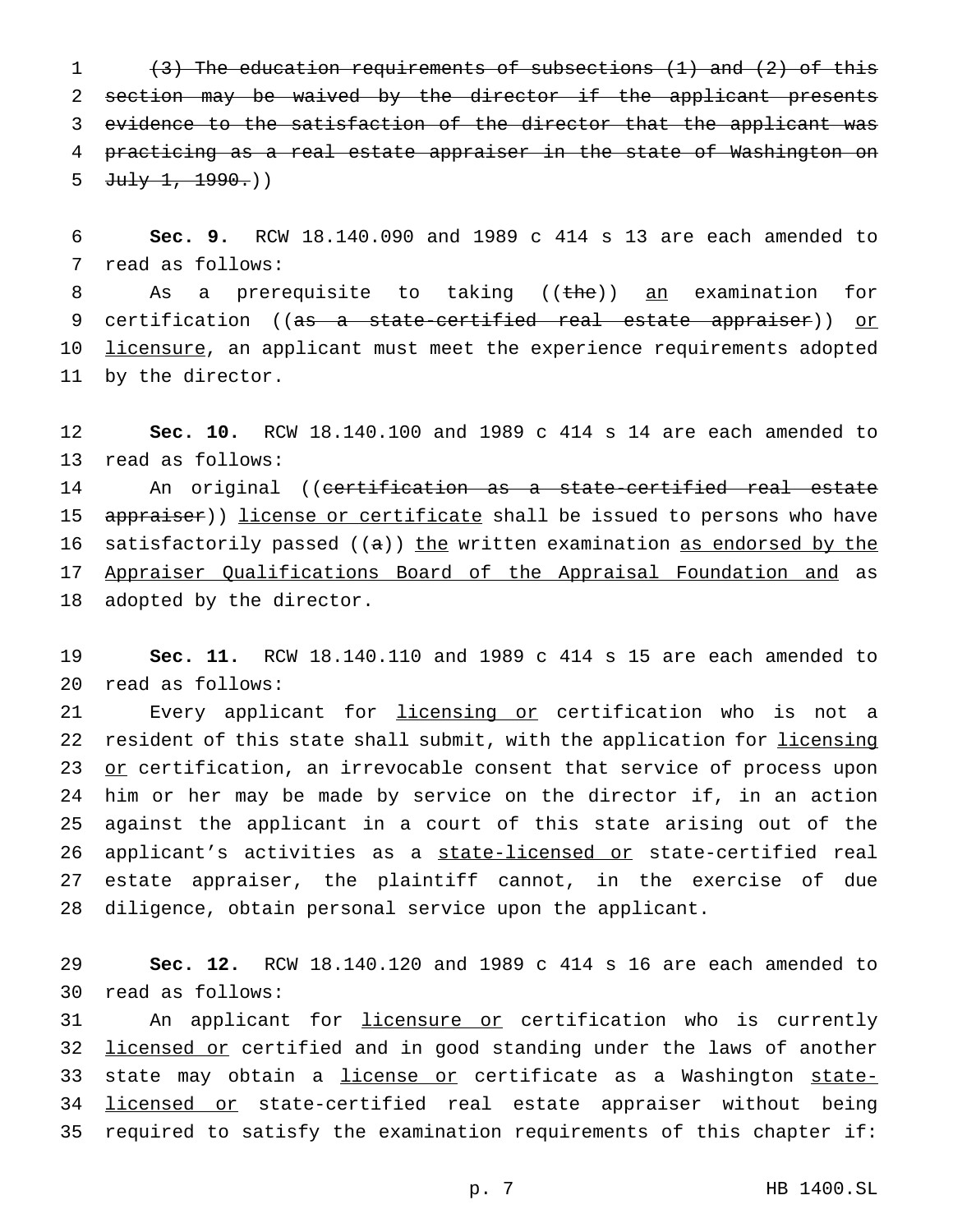1 The director determines that the licensure or certification 2 requirements are substantially similar to those found in Washington 3 state; and that the other state has a written reciprocal agreement to 4 provide similar treatment to holders of Washington state licenses 5 and/or certificates.

6 **Sec. 13.** RCW 18.140.130 and 1989 c 414 s 17 are each amended to 7 read as follows:

8 (1) Each original and renewal license or certificate issued under 9 <u>this chapter</u> shall ((<del>be for a period of two years</del>)) expire on the 10 applicant's second birthday following issuance of the license or 11 certificate.

 (2) To be renewed as a state-licensed or state-certified real 13 estate appraiser, the holder of a valid license or certificate shall apply and pay the prescribed fee to the director no earlier than one 15 hundred twenty days prior to the expiration date of the license or certificate and shall demonstrate satisfaction of any continuing education requirements.

18 (3) If a person fails to renew a license or certificate prior to 19 its expiration and no more than two years have passed since the person 20 last held a valid license or certificate, the person may obtain a 21 renewal license or certificate by satisfying all of the requirements 22 for renewal and paying late renewal fees.

23 The director shall cancel the license or certificate of any person 24 whose renewal fee is not received within two years from the date of expiration. A person may obtain a new license or certificate by satisfying the procedures and qualifications for initial licensure or certification, including the successful completion of any applicable examinations.

29 **Sec. 14.** RCW 18.140.140 and 1989 c 414 s 18 are each amended to 30 read as follows:

31 (1) A license or certificate issued under this chapter shall bear 32 the signature or facsimile signature of the director and a license or 33 certificate number assigned by the director.

34 (2) Each state-licensed or state-certified real estate appraiser 35 shall place his or her certificate number adjacent to or immediately 36 below the title *"state-licensed real estate appraiser*," "state-37 certified residential real estate appraiser $<sub>r</sub>$ " or "state-certified</sub>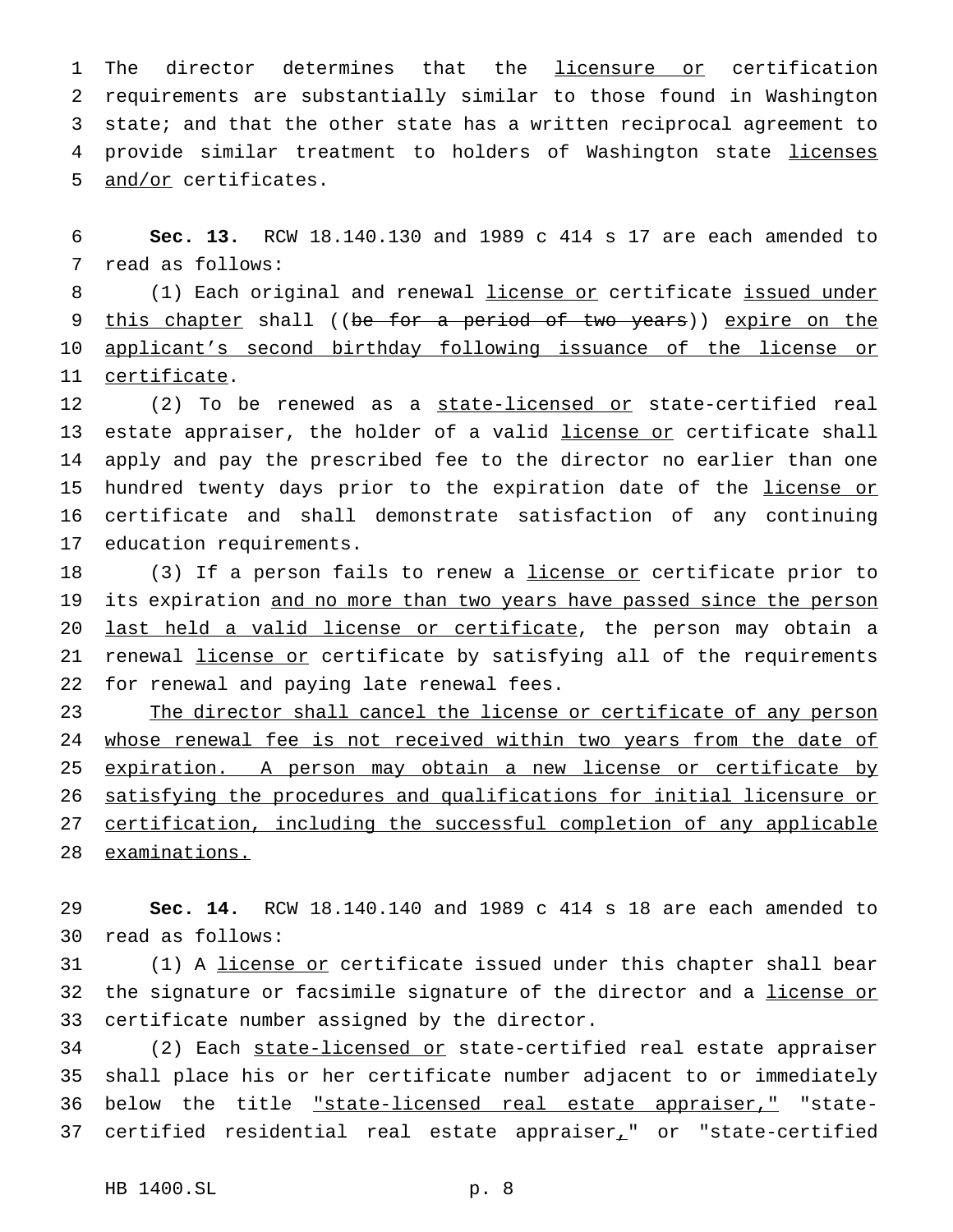general real estate appraiser" when used in an appraisal report or in 2 a contract or other instrument used by the licensee or certificate holder in conducting real property appraisal activities.

 **Sec. 15.** RCW 18.140.150 and 1989 c 414 s 19 are each amended to read as follows:

 (1) The term "state-licensed" or "state-certified real estate appraiser" may only be used to refer to individuals who hold the 8 license or certificate and may not be used following or immediately in connection with the name or signature of a firm, partnership, corporation, or group, or in such manner that it might be interpreted as referring to a firm, partnership, corporation, group, or anyone 12 other than an individual holder of the license or certificate.

13 (2) No license or certificate may be issued under this chapter to a corporation, partnership, firm, or group. This shall not be 15 construed to prevent a state-licensed or state-certified appraiser from signing an appraisal report on behalf of a corporation, partnership, firm, or group practice.

 NEW SECTION. **Sec. 16.** A new section is added to chapter 18.140 RCW to read as follows:

 (1) A real estate appraiser from another state who is licensed or certified by another state may apply for registration to receive temporary licensing or certification in Washington by paying a fee and filing a notarized application with the department on a form provided by the department.

 (2) Licensing and certification privileges granted under the provisions of this section shall expire ninety days from issuance. Licensing or certification shall not be renewed, nor shall an applicant receive more than two registrations within any twelve-month period.

 (3) Persons granted temporary licensing or certification privileges under this section shall not advertise or otherwise hold themselves out as being licensed or certified by the state of Washington.

 (4) Persons granted temporary licensure or certification are subject to all provisions under this chapter.

 **Sec. 17.** RCW 18.140.160 and 1989 c 414 s 20 are each amended to read as follows: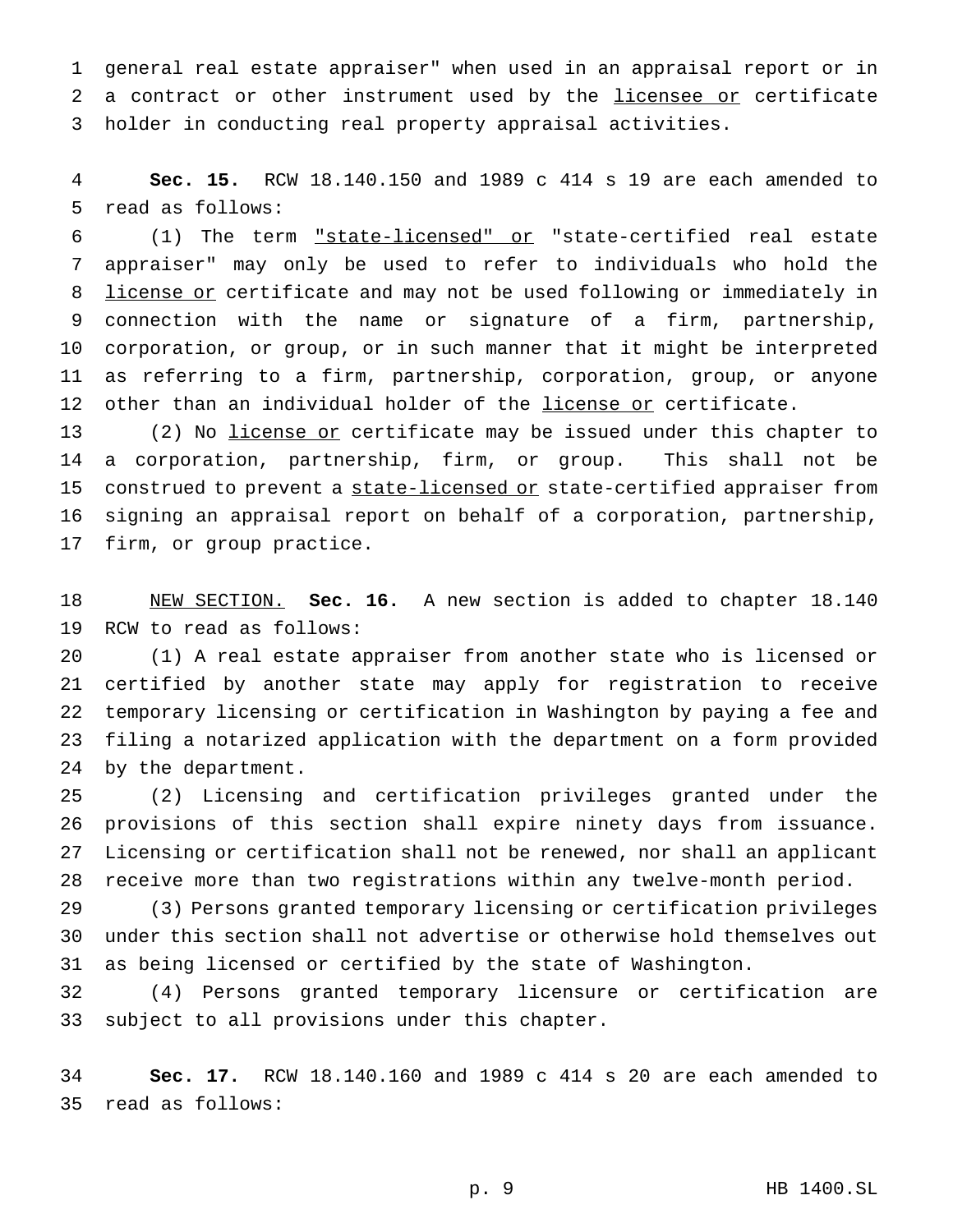1 An application for licensure or certification ((or 2 recertification)) may be denied((, and the certification of any state-3 certified real estate appraiser may be revoked, suspended, )). The 4 director may impose any one or more of the following sanctions against 5 state-licensed or state-certified appraisers: Suspend, revoke, or levy 6 a fine not to exceed one thousand dollars for each offense and/or 7 otherwise ((disciplined)) discipline in accordance with the provisions 8 of this chapter, for any of the following acts or omissions:

9 (1) Failing to meet the minimum qualifications for state licensure 10 or certification established by or pursuant to this chapter;

11 (2) Procuring or attempting to procure state licensure or certification under this chapter by knowingly making a false statement, knowingly submitting false information, or knowingly making a material misrepresentation on any application filed with the director;

15 (3) Paying money other than the fees provided for by this chapter 16 to any employee of the director or the ((board)) committee to procure 17 state *licensure or* certification under this chapter;

18 (4) Obtaining a license or certification through the mistake or 19 inadvertence of the director;

20 (5) Conviction of any gross misdemeanor or felony or the commission 21 of any act involving moral turpitude, dishonesty, or corruption whether 22 or not the act constitutes a crime. If the act constitutes a crime, 23 conviction in a criminal proceeding is not a condition precedent to 24 disciplinary action. Upon such a conviction, however, the judgment and 25 sentence is conclusive evidence at the ensuing disciplinary hearing of 26 the guilt of the license or certificate holder or applicant of the 27 crime described in the indictment or information, and of the person's 28 violation of the statute on which it is based. For the purposes of 29 this section, conviction includes all instances in which a plea of 30 guilty or nolo contendere is the basis for the conviction and all 31 proceedings in which the sentence has been deferred or suspended. 32 Nothing in this section abrogates rights guaranteed under chapter 9.96A 33 RCW;

34 (6) Failure or refusal without good cause to exercise reasonable 35 diligence in developing an appraisal, preparing an appraisal report, or 36 communicating an appraisal;

 $37$  ( $(\overline{\smash{+5}})$ ) (7) Negligence or incompetence in developing an appraisal, 38 preparing an appraisal report, or communicating an appraisal;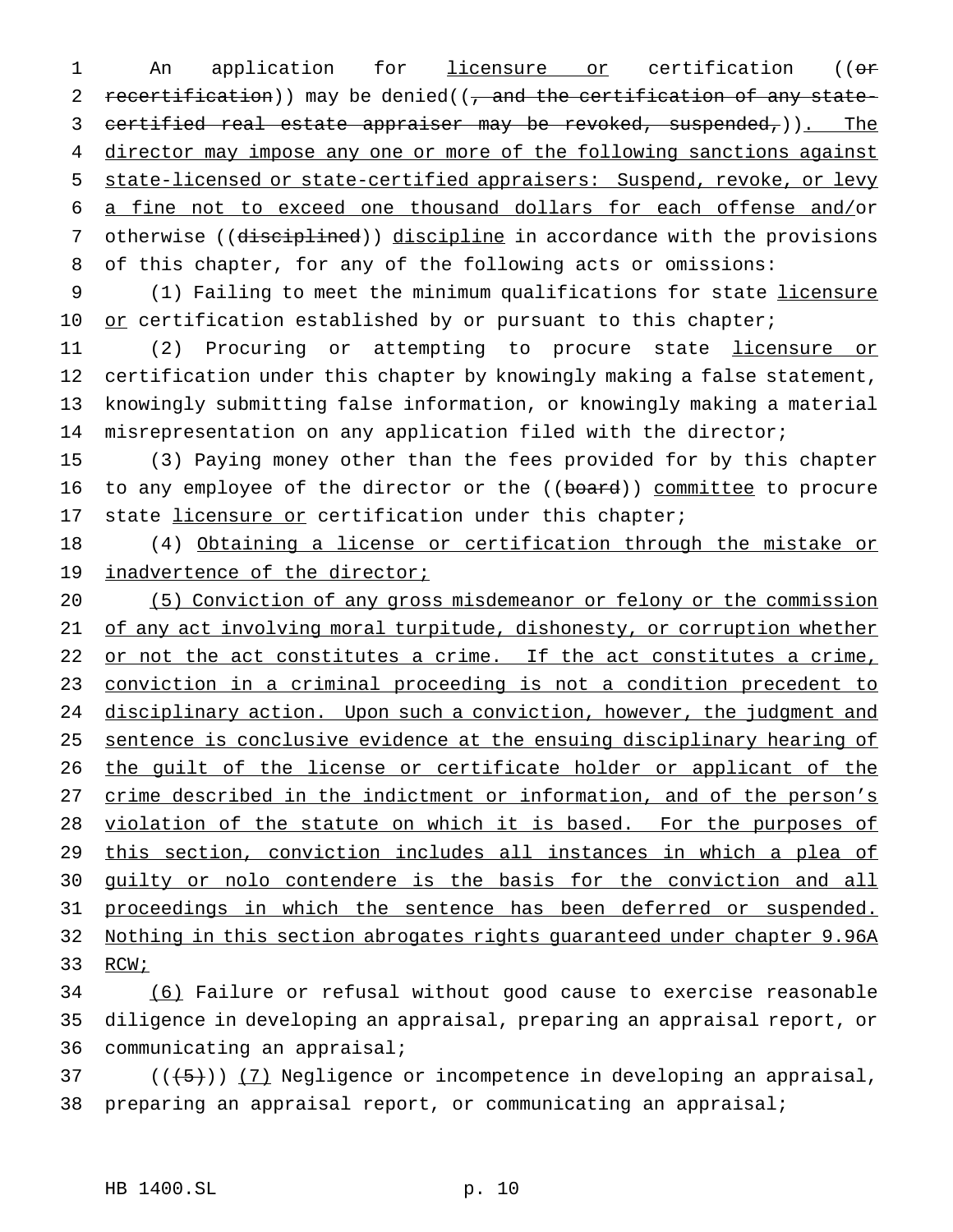1 (((6)) (8) Continuing to act as a state-licensed or state-2 certified real estate appraiser when his or her license or certificate 3 is on an expired status;

 $4$   $((+7))$   $(9)$  Failing, upon demand, to disclose any information 5 within his or her knowledge to, or to produce any document, book, or 6 record in his or her possession for inspection of the director or the 7 director's authorized representatives acting by authority of law; ((and 8 (8))) (10) Violating any provision of this chapter or any lawful 9 rule or regulation made by the director pursuant theretoi

10 (11) Advertising in a false, fraudulent, or misleading manner;

11 (12) Suspension, revocation, or restriction of the individual's 12 license or certification to practice the profession by competent 13 authority in any state, federal, or foreign jurisdiction, with a 14 certified copy of the order, stipulation, or agreement being conclusive 15 evidence of the revocation, suspension, or restriction;

16 (13) Failing to comply with an order issued by the director;

17 (14) Committing any act of fraudulent or dishonest dealing or a 18 crime involving moral turpitude, with a certified copy of the final 19 holding of any court of competent jurisdiction in such matter being 20 conclusive evidence in any hearing under this chapter; and

21 (15) Issuing an appraisal report on any real property in which the 22 appraiser has an interest unless his or her interest is clearly stated 23 in the appraisal report.

24 **Sec. 18.** RCW 18.140.170 and 1989 c 414 s 21 are each amended to 25 read as follows:

26 The director may investigate the actions of a state-licensed or 27 state-certified real estate appraiser or an applicant for licensure or 28 certification or relicensure or recertification. Upon receipt of 29 information indicating that a state-licensed or state-certified real 30 estate appraiser under this chapter may have violated this chapter, the 31 director shall cause one or more of the staff investigators to make an 32 investigation of the facts to determine whether or not there is 33 admissible evidence of any such violation. If technical assistance is 34 required, a staff investigator may consult with ((not)) one or more 35 ((than one)) of the ((appraiser)) members of the ((board. If an 36 appraiser member of the board is consulted and renders assistance in an 37 investigation, the appraiser member is excused from service on the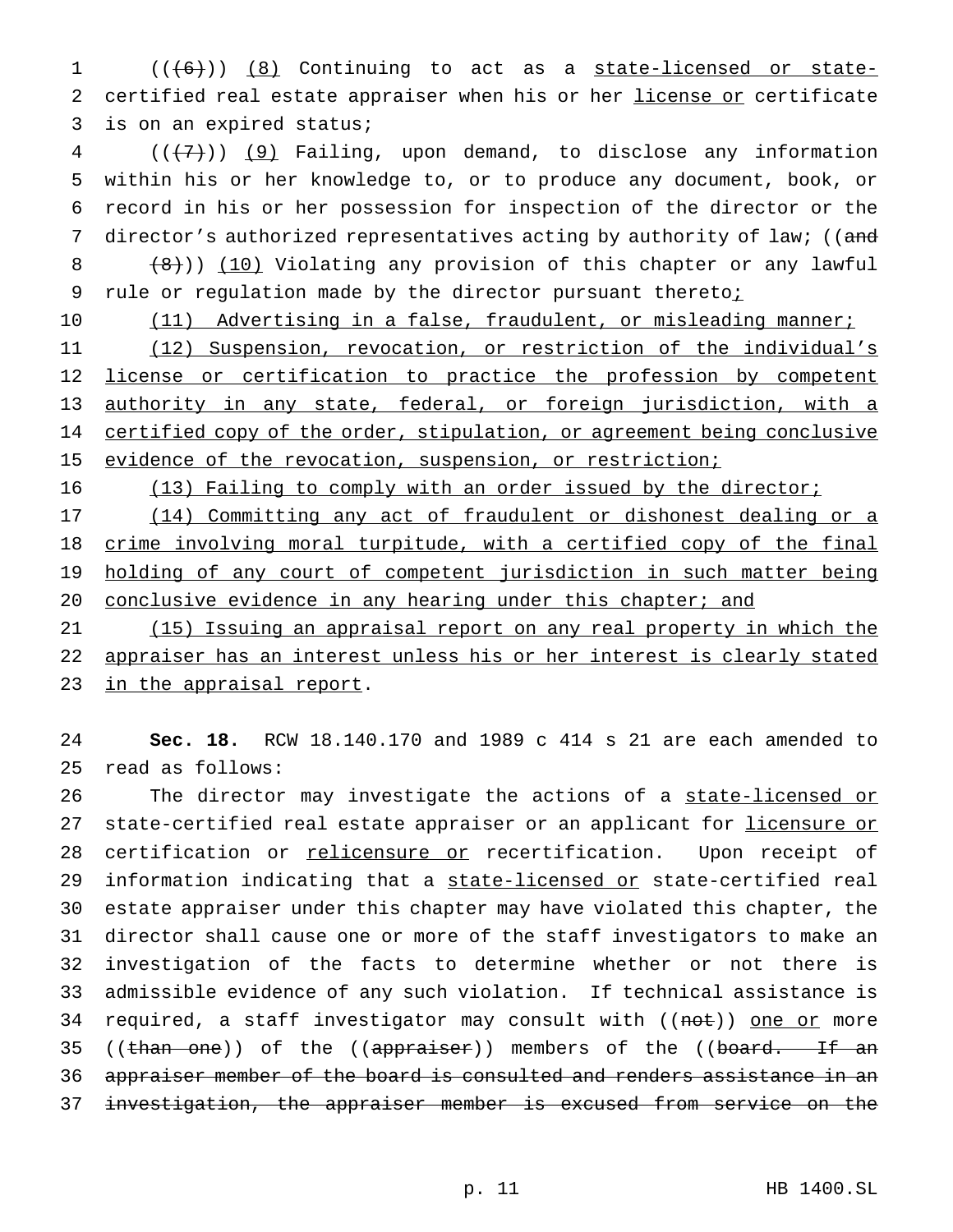board in connection with any administrative hearing that may result 2 from such investigation) ) committee.

 In any investigation made by the director's investigative staff, the director shall have the power to compel the attendance of witnesses and the production of books, documents, records, and other papers, to administer oaths, and to take testimony and receive evidence concerning all matters within the director's jurisdiction.

8 If the director determines, upon investigation, that a state-9 licensed or state-certified real estate appraiser under this chapter has violated this chapter, a statement of charges shall be prepared and 11 served upon the state-licensed or state-certified real estate appraiser. This statement of charges shall require the accused party to file an answer to the statement of charges within twenty days of the date of service.

 In responding to a statement of charges, the accused party may 16 admit to the allegations, deny the allegations, or otherwise (( $\theta$ lea)) 17 plead. Failure to make a timely response shall be deemed an admission 18 of the allegations contained in the statement of charges and will 19 result in a default whereupon the director may enter an order under RCW 20 34.05.440. If a hearing is requested, the time of the hearing shall be 21 scheduled but the hearing shall not be held earlier than thirty days 22 after service of the charges upon the accused. A notice of hearing 23 shall be issued at least twenty days prior to the hearing, specifying 24 the time, date, and place of hearing.

 NEW SECTION. **Sec. 19.** A new section is added to chapter 18.140 RCW to read as follows:

 (1) The director may issue a cease and desist order to a person after notice and hearing and upon a determination that the person has violated a provision of this chapter or a lawful order or rule of the director.

 (2) If the director makes a written finding of fact that the public interest will be irreparably harmed by delay in issuing an order, the director may issue a temporary cease and desist order. Before issuing the temporary cease and desist order, whenever possible, the director shall give notice by telephone or otherwise of the proposal to issue a temporary cease and desist order to the person. Every temporary cease and desist order shall include a provision that a hearing will be held upon request to determine whether the order will become permanent.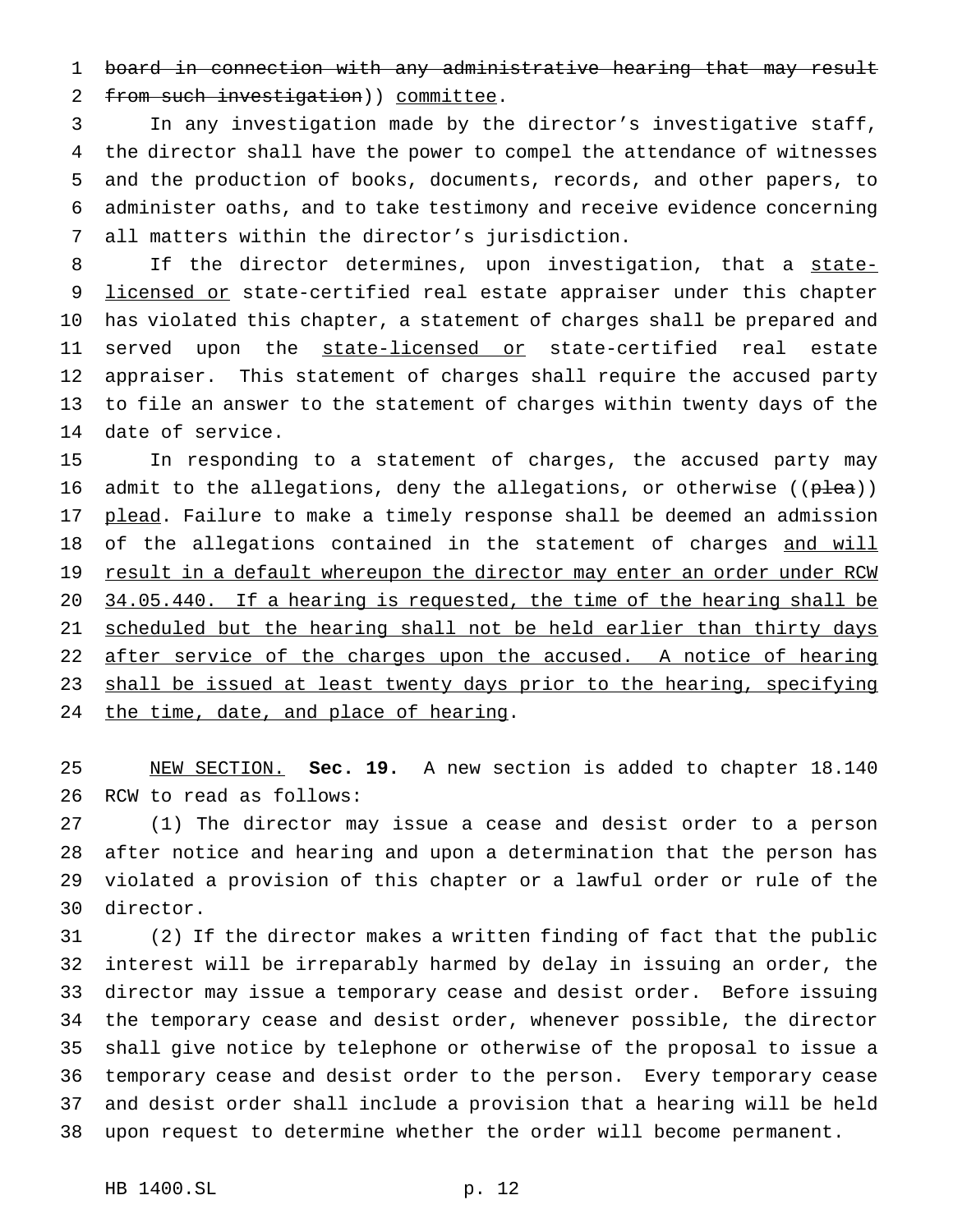At the time the temporary cease and desist order is served, the person shall be notified that he or she is entitled to request a hearing for the sole purpose of determining whether the public interest requires that the temporary cease and desist order be continued or modified pending the outcome of the hearing to determine whether the order will become permanent. The hearing shall be held within thirty days after the department receives the request for hearing, unless the person requests a later hearing. A person may secure review of any decision rendered at a temporary cease and desist order review hearing in the same manner as an adjudicative proceeding.

 **Sec. 20.** RCW 18.140.180 and 1989 c 414 s 22 are each amended to read as follows:

 The administrative hearing on the allegations in the statement of 14 charges may be heard by ((the board or)) an administrative law judge appointed under chapter 34.12 RCW at the time and place prescribed by the director and in accordance with the provisions of the 17 administrative procedure act, chapter 34.05 RCW. If the ((board or 18 the)) administrative law judge determines that a state-licensed or state-certified real estate appraiser is guilty of a violation of any of the provisions of this chapter, a formal decision shall be prepared that contains findings of fact and recommendations to the director concerning the appropriate disciplinary action to be taken.

 In such event the director shall enter an order to that effect and shall file the same in his or her office and immediately mail a copy thereof to the affected party at the addresses of record with the department. Such order shall not be operative for a period of ten days 27 from the date thereof. Any ((<del>licensee or applicant</del>)) party aggrieved by a final decision by the director in an adjudicative proceeding whether such decision is affirmative or negative in form, is entitled to a judicial review in the superior court under the provisions of the administrative procedure act, chapter 34.05 RCW.

 **Sec. 21.** RCW 18.140.190 and 1989 c 414 s 23 are each amended to read as follows:

34 The attorney general shall render to the director ((and board)) opinions upon all questions of law relating to the construction or interpretation of this chapter, or arising in the administration 37 thereof that may be submitted by the director ((or board)), and shall